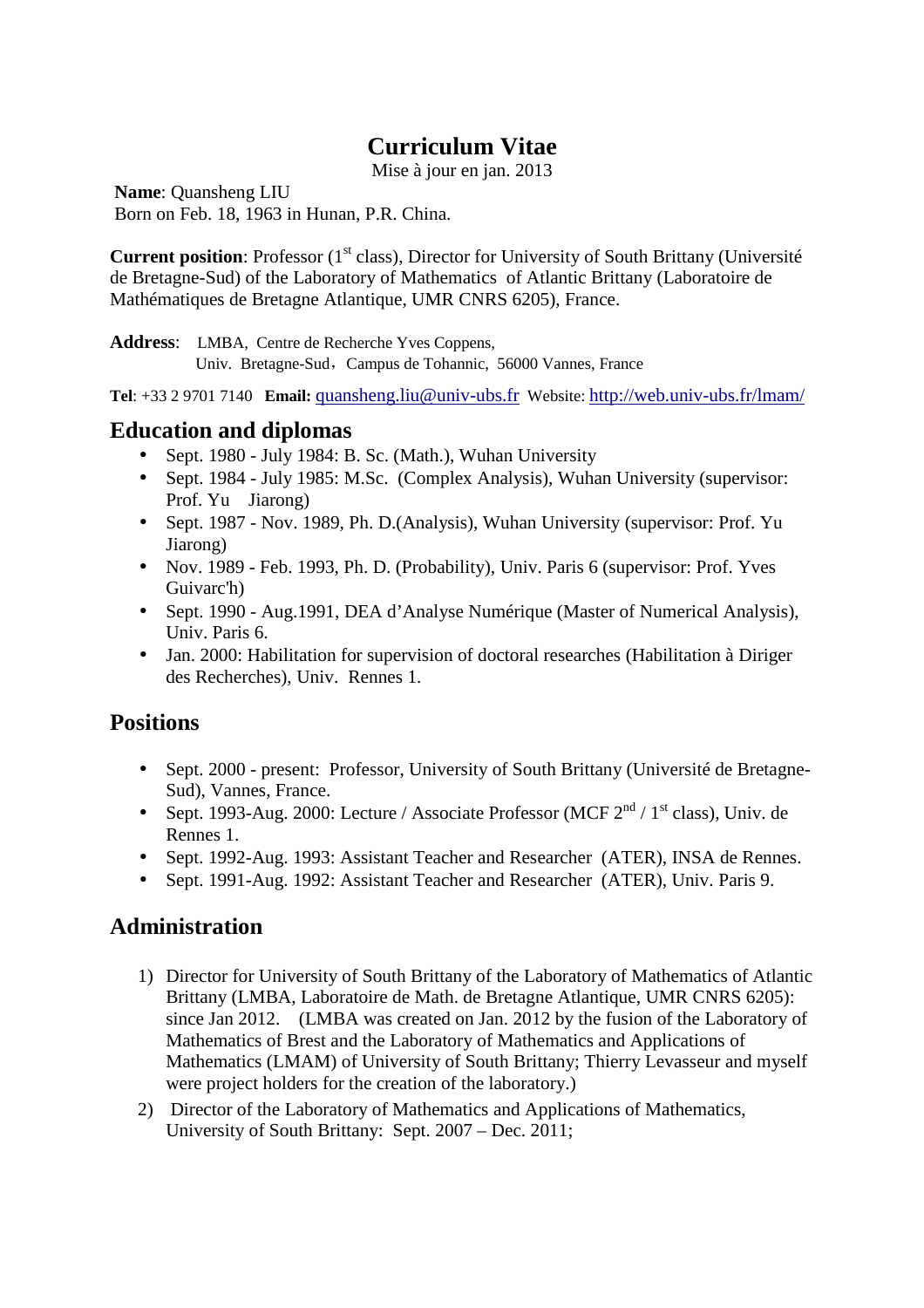- 3) Project holder (for the creation) and then head of the DESS Modelisation Simulation Optimisation / Master of Mathematics and Applications of Mathematics: since Sept. 2002;
- 4) Scientific Council member (conseil scientifique) of the University of South Brittany: since March 2008;
- 5) Administration Concil member of Université de Bretagne-Sud: 10/2007 03/2008 ;
- 6) Conseil member of the UFR Sciences et Sciences de l'Ingénieur de l'UBS: 01/2008 01/2009 ;
- 7) Member of the Commission of specialists (sections 25 and 26) : 2002 2008 ;
- 8) Council member of the Department of Mathmatics, Computer science and Statistics: 2002 - 2009 ;
- 9) Directeur-adjoint du Département de Mathématiques, Informatique et Statistique: 2002 - 2005.

### **No. of Ph. D. students supervised or co-supervised:** 8

### **Invited scientific stays (***2008-2012):*

- 1) Chinese University of Hong Kong (2 months): April, July 2008, April-May 2009.
- 2) Tsinghua university (9 weeks): 1-21 May 2012, 23 April 7 May 2011, July-Aug. 2010, May 2009, Aug. 2008)
- 3) Beijing Normal University (5 weeks): April 2012, April 2011, July 2010, May 2009.
- 4) Peking University (2 weeks): July 2010.
- 5) Huazhong University of Science and Technology (1 week): April 2008;
- 6) Changsha University of Science and Technology (4 months): 29 March 30 April 2008, 5 July – 4 Aug. 2008, 15-25 May 2009, 14 Dec. 2010-3 Jan.2010, July 2010, April 2011, April 2012.

#### **Grants:**

Main member of the following projects supported by the National Natural Science Foundation of China: Grant No. 10771021, Grant No. 11171044, and Grant No.11101039.

#### **Other academic survices:**

- 1) Reviewer for Changjiang Chair Professors Program of the Ministry of Education of China
- 2) Reviewer for the New World Mathematics Awards 2011.
- 3) Reviewer for the following journals: (1) Ann. Prob., (2) Ann. Appl. Prob., (3) Prob. Th. Rel. Fields, (4) Stoch. Proc. Appl., (5) Adv. Appl. Prob., (6) J. Appl. Prob., (7) Ann. Inst. Henri Poincaré, (8) Markov Proc. Rel. Fields, (9) Sci. China., (10) Asian J. Math., (11) Chinese Sci. Bull., (12) Acta. Math. Sinica.,(13) Acta Math. Scientia. (14) Chinese Ann. Math., (15) Australian & New Zealand Journal of Statistics. (16) Digital Signal Processing. (17) Applied Mathematics Letters (18) Complex Variables and Elliptic Equations.
- 4) Reviewer for Mathematical Reviews.